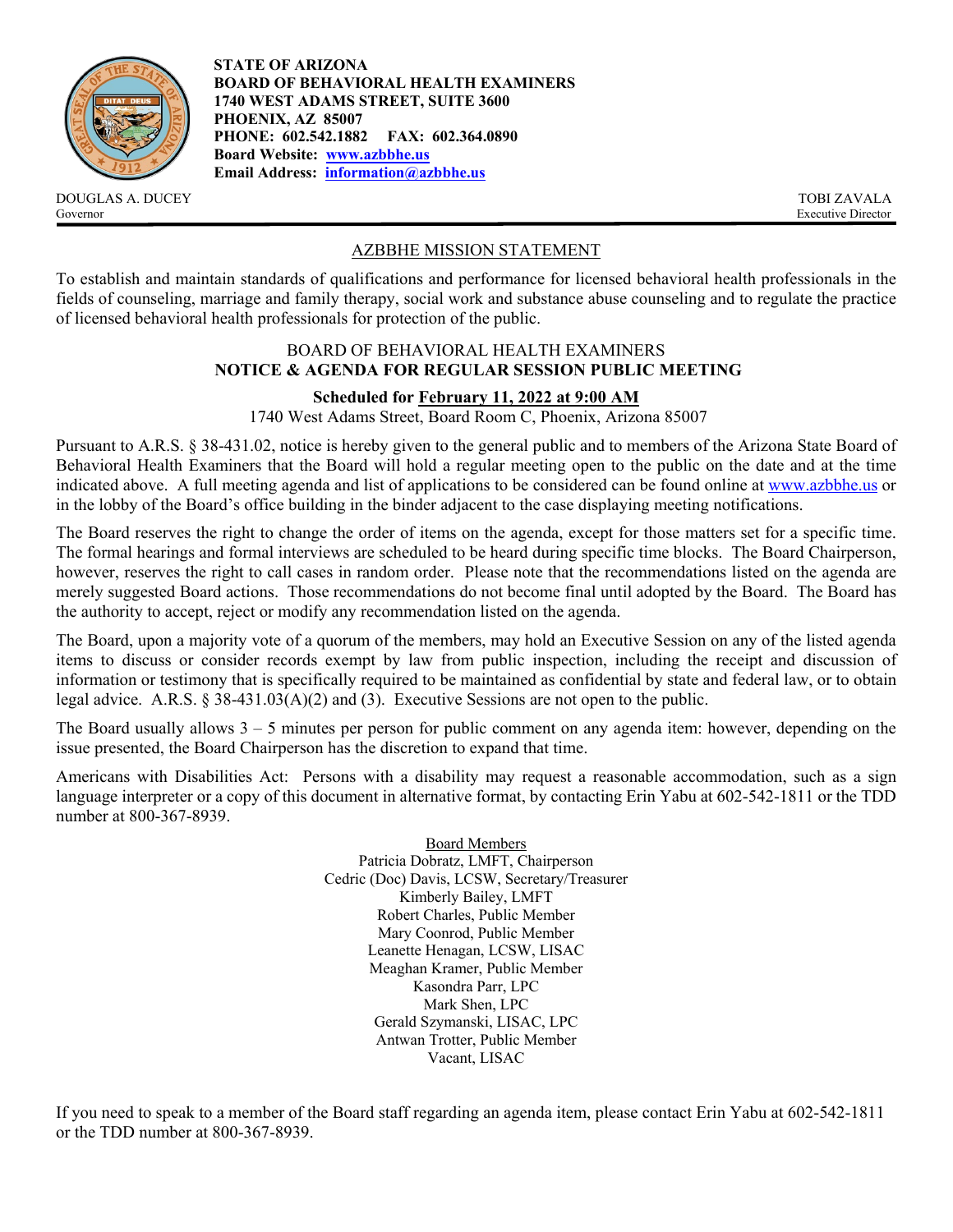The agenda for the meeting is as follows:

# **1. Call to order**

- **2. Roll call** (staff)
- **3. Minutes: review, consideration and action.**

Pursuant to A.R.S. § 38-431.03(A)(2), any discussion of the executive session minutes will take place in executive session.

*A. January 7, 2022, general meeting minutes* 

# **4. Consent Agenda:**

Consent agenda items may be considered for approval as a single action unless a Board member or interested party wishes to remove an item for discussion.

The Board may go into executive session to discuss confidential records pursuant to A.R.S. § 38-431.03(A)(2) or to obtain legal advice pursuant to A.R.S. § 38-431.03(A)(3).

**A. Cases recommended for dismissal**. The Board will review, discuss, and may vote to take action on the following case(s):

*N/A*

- **B. Cases recommended for dismissal with a letter of concern.** The Board will review, discuss, and may vote to take action on the following case(s):
	- *1. 2021-0177, Mitchell Blocker, LPC-19303, LISAC-15191*
- **C. Cases recommended for release from consent agreements**. The Board will review, discuss, and may vote to take action on the following case(s):
	- *1. 2019-0137, Anabel Aguayo, LCSW-17004 (active restricted)*
	- *2. 2020-0139, Lakilia Ahmed, LCSW-15385 (active-restricted)*
	- *3. 2021-0095, Anthony Bratko, LPC-14567, LISAC-11892*
	- *4. 2021-0130, Michael Elder, LCSW-19275 (active-restricted)*
	- *5. 2022-0025, Trudy Johnson, LMFT-15646*
	- *6. 2021-0138, Norma Maisonet, LPC-19596 (active-restricted)*
- **D. Cases recommended for opening a complaint and acceptance of a proposed signed nondisciplinary consent agreement.** The Board will review, discuss, and may vote to take action on the following case(s):

*N/A*

- **E. Cases recommended for opening a complaint and acceptance of a proposed signed disciplinary consent agreement.** The Board will review, discuss, and may vote to take action on the following  $case(s)$ :
	- *1. Angel Soto, LMSW-17083*
- **F. Cases recommended for opening a complaint and dismissing with a letter of concern.** The Board will review, discuss, and may vote to take action on the following case(s).

*N/A*

**G. Cases recommended for acceptance of a proposed signed non-disciplinary consent agreement.**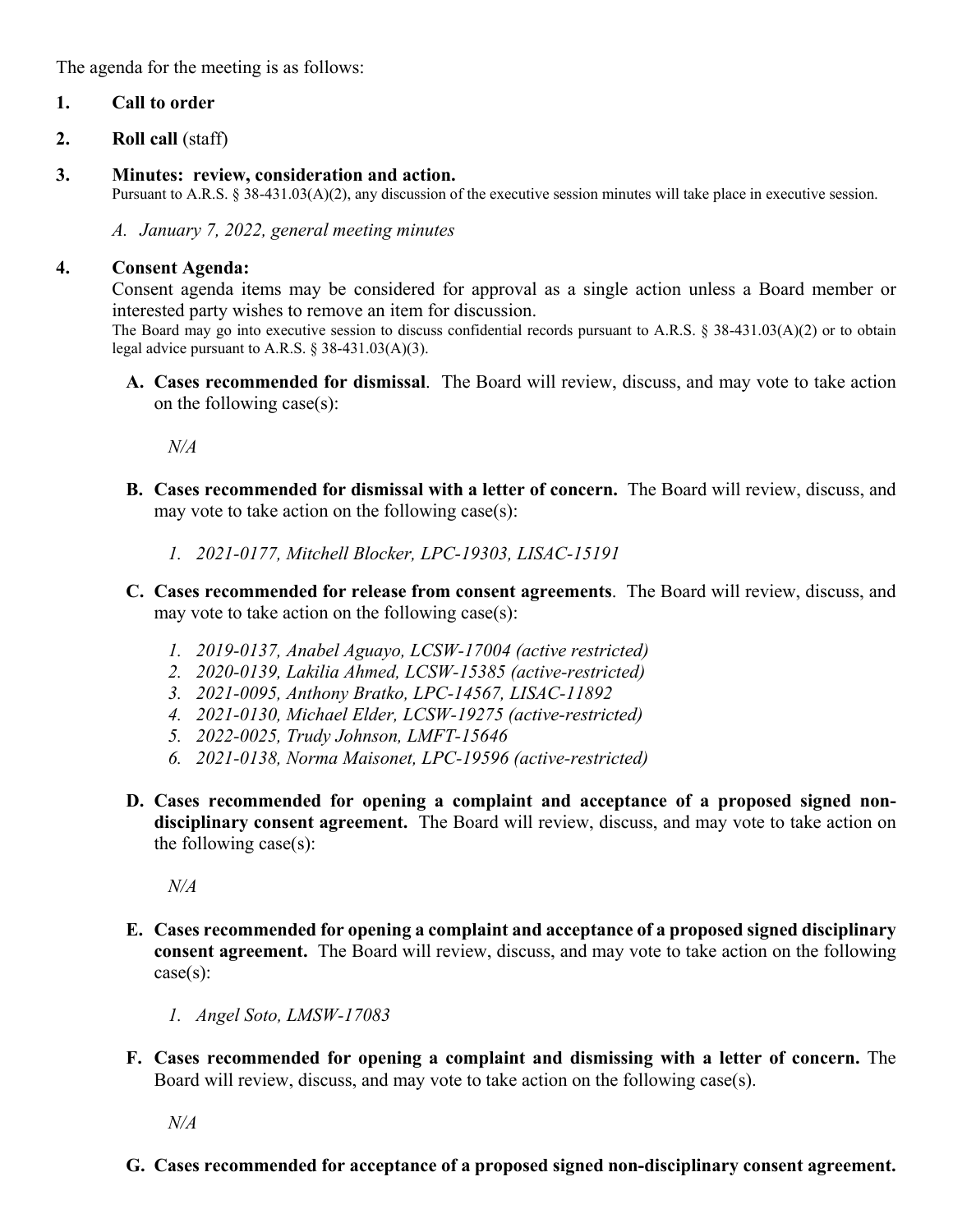The Board will review, discuss, and may vote to take action on the following case(s).

*N/A*

# **5. Administrative Hearings**

Pursuant to A.R.S. §§ 32-3253(A)(10) and 41-1092.07, the Board will conduct administrative hearings in the following matter(s). During the administrative hearing, the Board may go into executive session to discuss confidential records pursuant to A.R.S. § 38-431.03(A)(2) or to obtain legal advice pursuant to A.R.S. § 38-431.03(A)(3).

*N/A*

### **6. Formal Interviews**

Pursuant to A.R.S. § 32-3281, the Board will conduct a Formal Interview in the following matter(s).During a formal interview, the Board may go into executive session to discuss confidential records pursuant to A.R.S. § 38-431.03(A)(2) or to obtain legal advice pursuant to A.R.S. § 38-431.03(A)(3).

 *N/A*

# **7. Complaints and other disciplinary matters: review, consideration and action.**

The Board may go into executive session to discuss confidential records pursuant to A.R.S. § 38-431.03(A)(2) or to obtain legal advice pursuant to A.R.S.  $\S$  38-431.03(A)(3).

*Pending complaints represent unproven allegations. On investigation, many complaints are found to be without merit or not of sufficient seriousness to merit disciplinary action against the licensee and are dismissed.*

- *A. Cheryl Bolte, LISAC-10915 (inactive), LPC-10982 (inactive)* Initial review, consideration and possible action regarding opening a complaint and accepting the proposed signed consent agreement.
- *B. Stephanie Edmondson, LPC Applicant* Initial review, consideration and possible action regarding opening a complaint and possible disciplinary action regarding background information.
- *C. 2022-0083, April Franklin, LAC-18040* Initial review, consideration and possible action regarding accepting the signed proposed consent agreement.
- *D. 2022-0107, Rosalie Hasseltine, LPC-10704* Initial review, consideration and possible action regarding accepting the signed proposed modified consent agreement.
- *E. Kerry Martin-Doehring, LMFT-15410 (active-restricted)* Initial review, consideration and possible action regarding opening a complaint and possible disciplinary action regarding background information.
- *F. Briana Miller, LMSW Applicant* Initial review, consideration and possible action regarding applicant's request to withdraw application or opening a complaint and possible disciplinary action based on background investigation.
- *G. 2021-0120, Tara Tulley, LCSW-18027* Initial review, consideration and possible action regarding complaint.
- *H. 2021-0145, Tara Tulley, LCSW-18027* Initial review, consideration and possible action regarding complaint.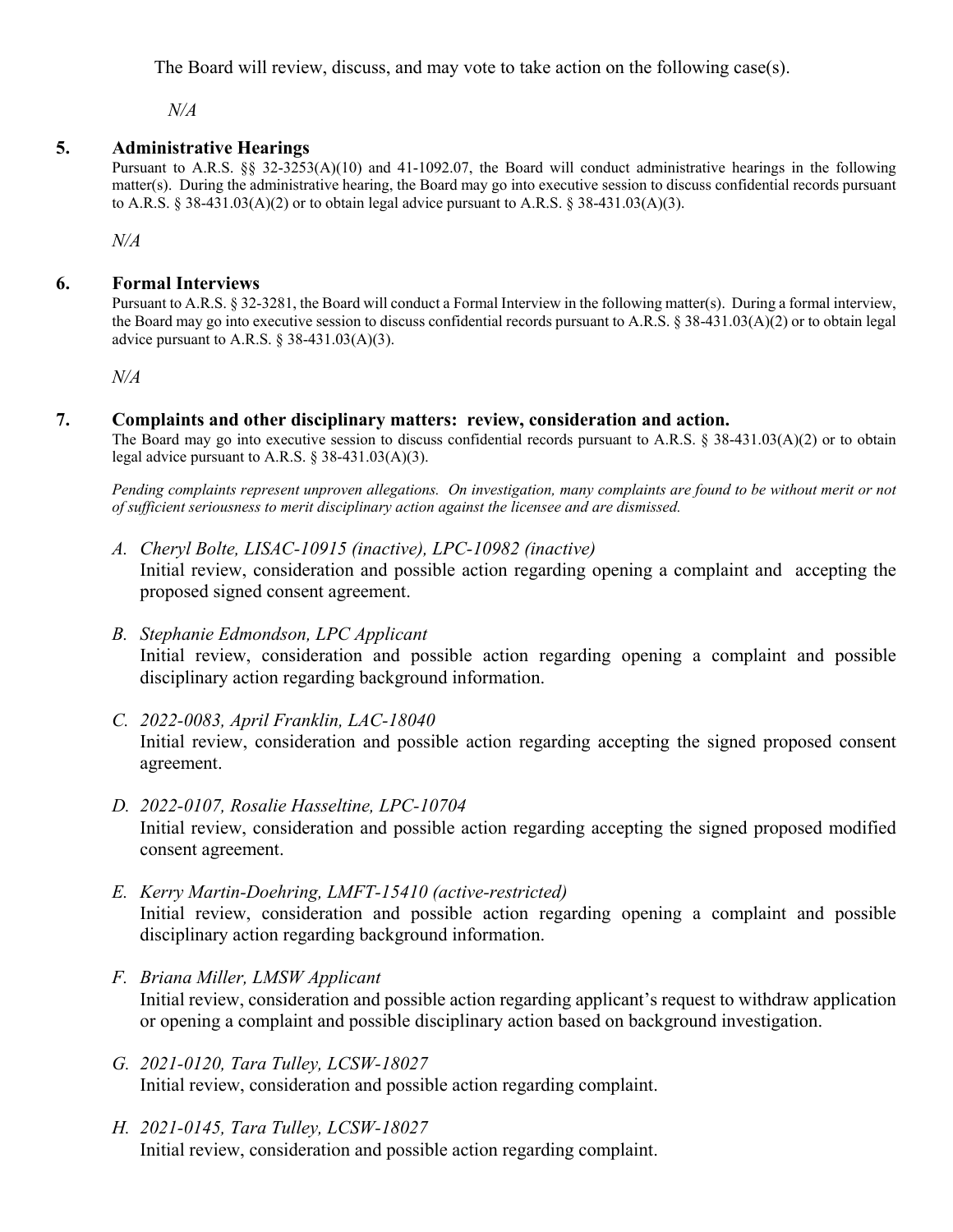*I. 2022-0106, Kira Vredenburg, LMSW-17633*

Initial review, consideration and possible action regarding accepting the proposed signed interim consent agreement.

### **8. Assistant Attorney General's Report: Mona Baskin, A.A.G.**

The Board may go into executive session to discuss confidential records pursuant to A.R.S.  $\S$  38-431.03(A)(2) or to obtain legal advice pursuant to A.R.S. § 38-431.03(A)(3).

*N/A*

# **9. Temporary licenses: review, consideration and action**

*N/A*

#### **10. Applications for licensure and educational programs: review, consideration and action**

The Board may go into executive session to discuss confidential records pursuant to A.R.S. § 38-431.03(A)(2) or to obtain legal advice pursuant to A.R.S. § 38-431.03(A)(3).

*A. Review, consideration, and possible action regarding applications for licensure* Names are posted for review in the building lobby of the 1<sup>st</sup> floor of 1740 W. Adams Street, Phoenix, AZ at least twenty-four (24) hours in advance of the meeting.

*B. Review, consideration, and possible action regarding applications for educational programs*

### **11. Report from the Chair**

The Board may go into executive session to discuss personnel matters pursuant to A.R.S.  $\S$  38-431.03(A)(1), discuss confidential records pursuant to A.R.S. § 38-431.03(A)(2) or to obtain legal advice pursuant to A.R.S. § 38-431.03(A)(3).

#### *A. Summary of current events*

By law, the summary of current events is limited to summarizing recent occurrences. The Board cannot propose, discuss, deliberate or take legal action on any matter in the summary unless the specific matter is properly noticed for legal action.

# **12. Report from the Treasurer**

- *A. Review, consideration, and possible action regarding December financial report*
- *B. Review, consideration, and possible action regarding January financial report*

# **13. Report from the Executive Director and/or staff**

The Board may go into executive session to discuss personnel matters pursuant to A.R.S. § 38-431.03(A)(1), to discuss confidential records pursuant to A.R.S. § 38-431.03(A)(2), or to obtain legal advice pursuant to A.R.S. § 38-431.03(A)(3).

- *A. Update on staff changes*
- *B. Update regarding 2021 staff accomplishments*
- *C. Update on the counseling compact bill*
- *D. Update on 2022 Legislative Bills*
- *E. Update on the database*
- *F. Update on the 2023 budget*
- *G. Update on Ms. Zavala's participation at the Federation of Associations of Regulatory Boards conference*
- *H. Review, consideration, and possible action regarding Ms. Zavala's nomination to serve as Chair to the Regulatory Education and Leadership Committee with the Association of Social Work Boards*
- *I. Review, consideration, and possible action regarding Ms. Zavala and Ms. Dobratz's invitation to attend a fully funded board member training offered by Association of Social Work Boards.*